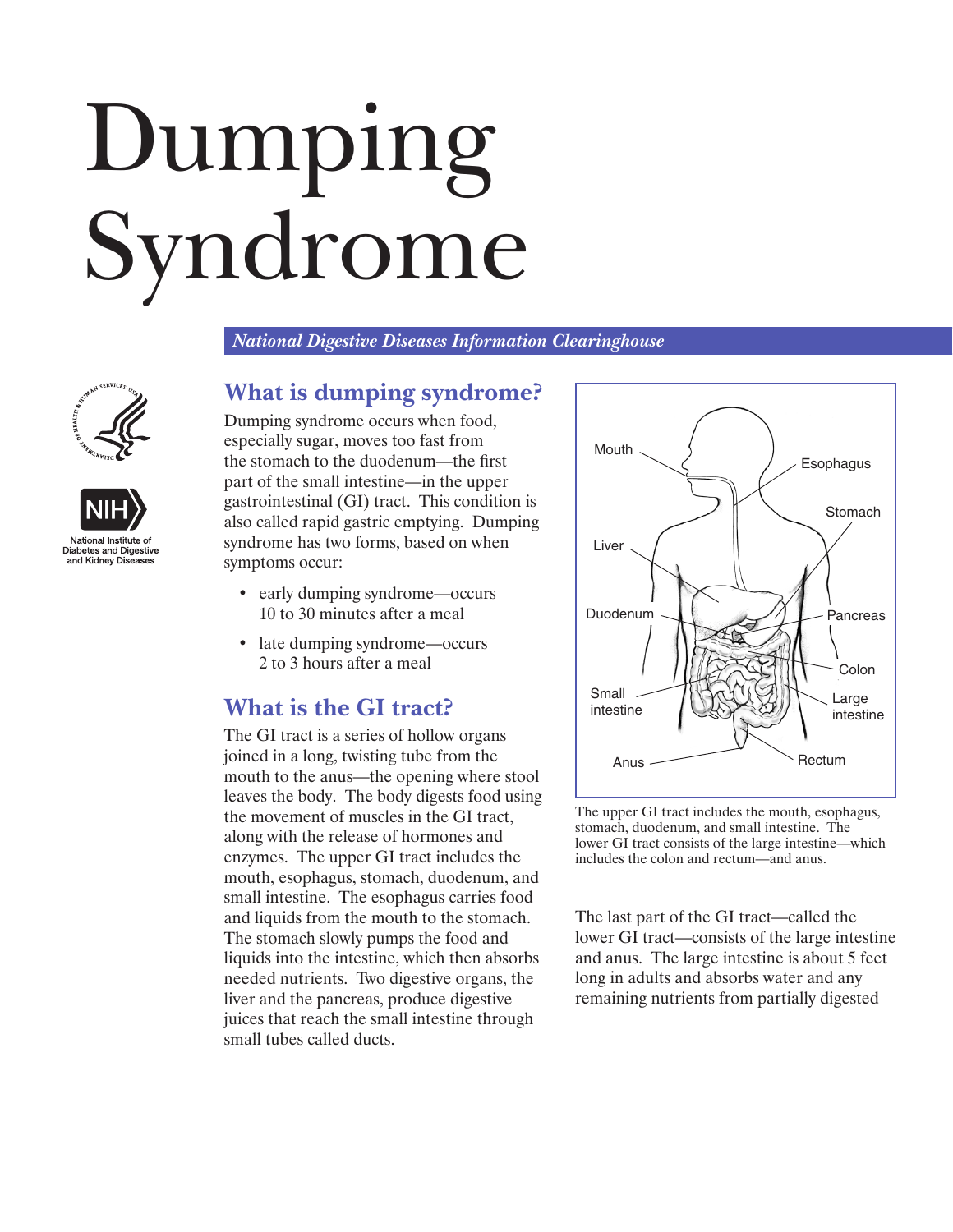food passed from the small intestine. The large intestine then changes waste from liquid to a solid matter called stool. Stool passes from the colon to the rectum. The rectum is located between the last part of the colon—called the sigmoid colon—and the anus. The rectum stores stool prior to a bowel movement. During a bowel movement, stool moves from the rectum to the anus.

# **What causes dumping syndrome?**

Dumping syndrome is caused by problems with the storage of food particles in the stomach and emptying of particles into the duodenum. Early dumping syndrome results from rapid movement of fluid into the intestine following a sudden addition of a large amount of food from the stomach. Late dumping syndrome results from rapid movement of sugar into the intestine, which raises the body's blood glucose level and causes the pancreas to increase its release of the hormone insulin. The increased release of insulin causes a rapid drop in blood glucose levels, a condition known as hypoglycemia, or low blood sugar.

# **Who is more likely to develop dumping syndrome?**

People who have had surgery to remove or bypass a significant part of the stomach are more likely to develop dumping syndrome. Some types of gastric surgery, such as bariatric surgery, reduce the size of the stomach. As a result, dietary nutrients pass quickly into the small intestine. Other conditions that impair how the stomach stores and empties itself of food, such as nerve damage caused by esophageal surgery, can also cause dumping syndrome.

# **What are the symptoms of dumping syndrome?**

The symptoms of early and late dumping syndrome are different and vary from person to person. Early dumping syndrome symptoms may include

- • nausea
- vomiting
- abdominal pain and cramping
- diarrhea
- feeling uncomfortably full or bloated after a meal
- sweating
- weakness
- • dizziness
- flushing, or blushing of the face or skin
- rapid or irregular heartbeat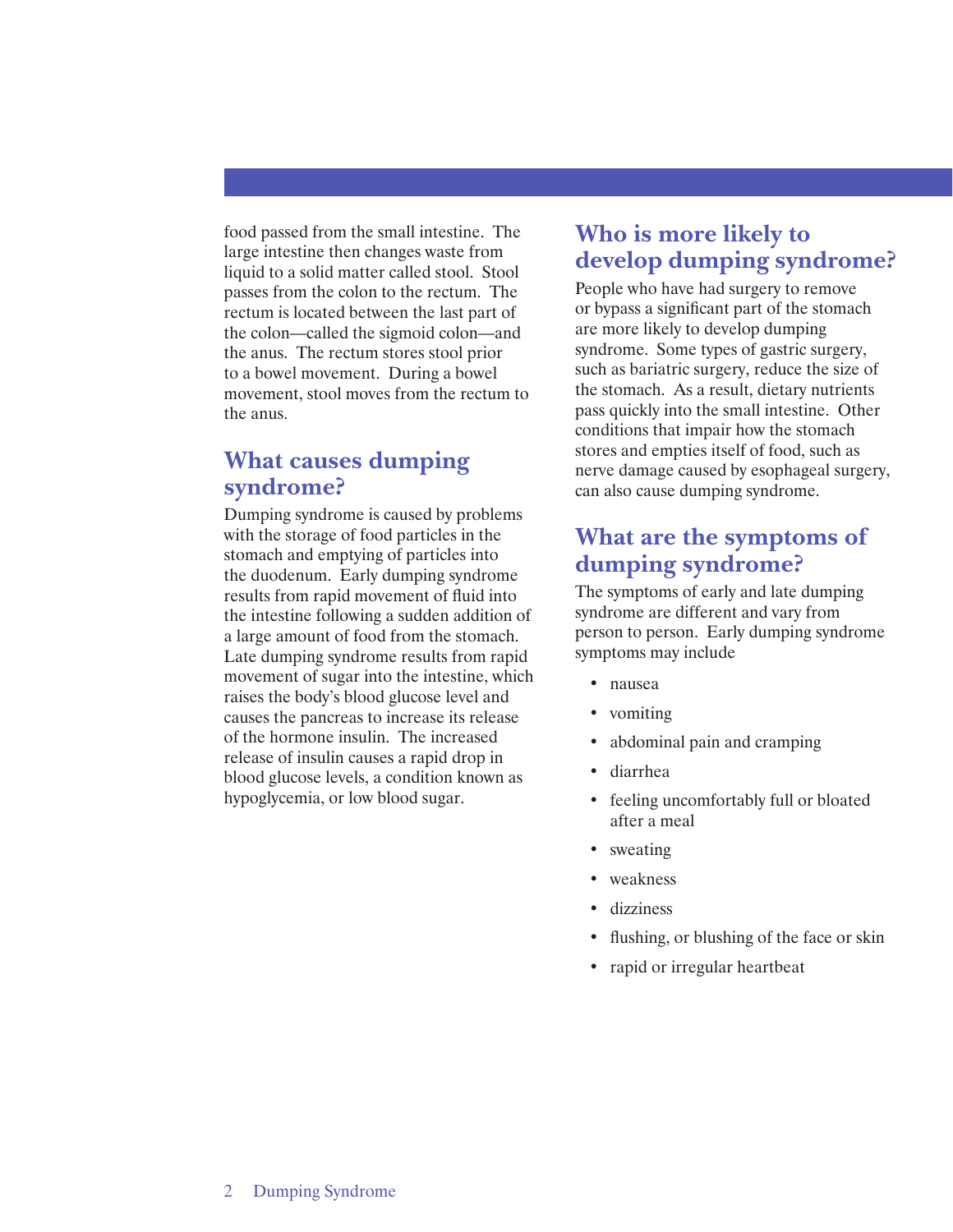The symptoms of late dumping syndrome may include

- hypoglycemia
- sweating
- weakness
- rapid or irregular heartbeat
- flushing
- dizziness

About 75 percent of people with dumping syndrome report symptoms of early dumping syndrome and about 25 percent report symptoms of late dumping syndrome. Some people have symptoms of both types of dumping syndrome.<sup>1</sup>

# **How is dumping syndrome diagnosed?**

A health care provider will diagnose dumping syndrome primarily on the basis of symptoms. A scoring system helps differentiate dumping syndrome from other GI problems. The scoring system assigns points to each symptom and the total points result in a score. A person with a score above 7 likely has dumping syndrome.

The following tests may confirm dumping syndrome and exclude other conditions with similar symptoms:

• A **modified oral glucose tolerance test**  checks how well insulin works with tissues to absorb glucose. A health care provider performs the test during an office visit or in a commercial facility and sends the blood samples to a lab for analysis. The person should fast—eat or drink nothing except water—for at least 8 hours before the test. The health care provider will measure blood glucose concentration, hematocrit—the amount of red blood cells in the blood—pulse rate, and blood pressure before the test begins. After the initial measurements, the person drinks a glucose solution. The health care provider repeats the initial measurements immediately and at 30-minute intervals for up to 180 minutes. A health care provider often confirms dumping syndrome in people with

- low blood sugar between 120 and 180 minutes after drinking the solution
- an increase in hematocrit of more than 3 percent at 30 minutes
- – a rise in pulse rate of more than 10 beats per minute after 30 minutes
- • A **gastric emptying scintigraphy** test involves eating a bland meal—such as eggs or an egg substitute—that contains a small amount of radioactive material. A specially trained technician performs this test in a radiology center or hospital, and a radiologist—a doctor who specializes in medical imaging interprets the results. Anesthesia is not needed. An external camera scans the abdomen to locate the radioactive material. The radiologist measures the rate of gastric emptying at 1, 2, 3, and 4 hours after the meal. The test can help confirm a diagnosis of dumping syndrome.

<sup>1</sup>Glasgow RE, Mulvihill SJ. Surgery for peptic ulcer disease and postgastrectomy syndromes. In: Yamada T, ed. *Textbook of Gastroenterology.* Vol. 1. West Sussex, UK: Wiley-Blackwell; 2009: 1060–1062.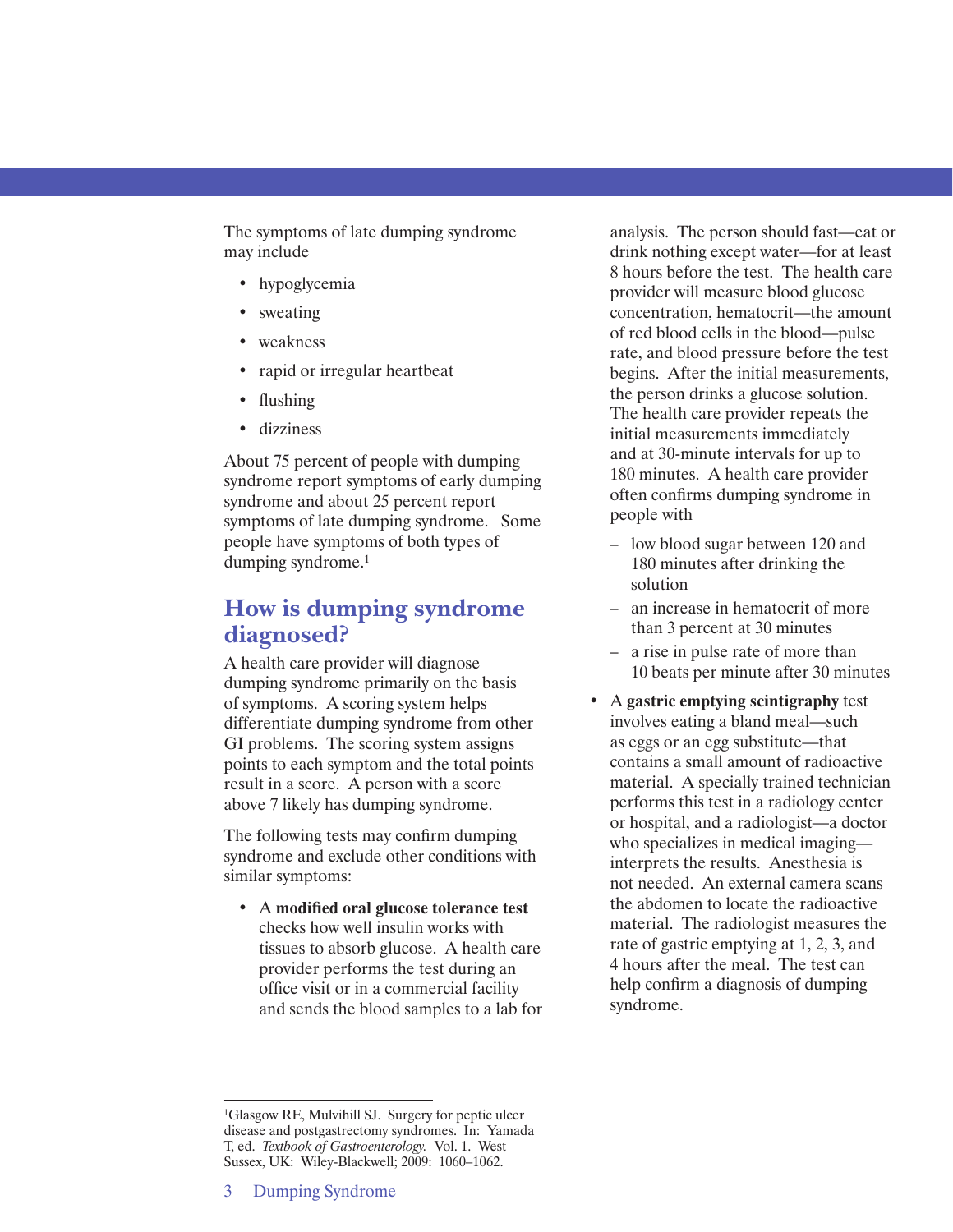The health care provider may also examine the structure of the esophagus, stomach, and upper small intestine with the following tests:

- An **upper GI endoscopy** involves using an endoscope—a small, flexible tube with a light—to see the upper GI tract. A gastroenterologist—a doctor who specializes in digestive diseases—performs the test at a hospital or an outpatient center. The gastroenterologist carefully feeds the endoscope down the esophagus and into the stomach and duodenum. A small camera mounted on the endoscope transmits a video image to a monitor, allowing close examination of the intestinal lining. A person may receive general anesthesia or a liquid anesthetic that is gargled or sprayed on the back of the throat. If the person receives general anesthesia, a health care provider will place an intravenous (IV) needle in a vein in the arm. The test may show ulcers, swelling of the stomach lining, or cancer.
- An **upper GI series** examines the small intestine. An x-ray technician performs the test at a hospital or an outpatient center and a radiologist interprets the images. Anesthesia is not needed. No eating or drinking is allowed before the procedure, as directed by the health care staff. During the procedure, the person will stand or sit in front of an x-ray machine and drink barium, a chalky liquid. Barium coats the small intestine, making signs of a blockage or other complications of gastric surgery show up more clearly on x rays.

A person may experience bloating and nausea for a short time after the test. For several days afterward, barium liquid in the GI tract causes white or light-colored stools. A health care provider will give the person specific instructions about eating and drinking after the test.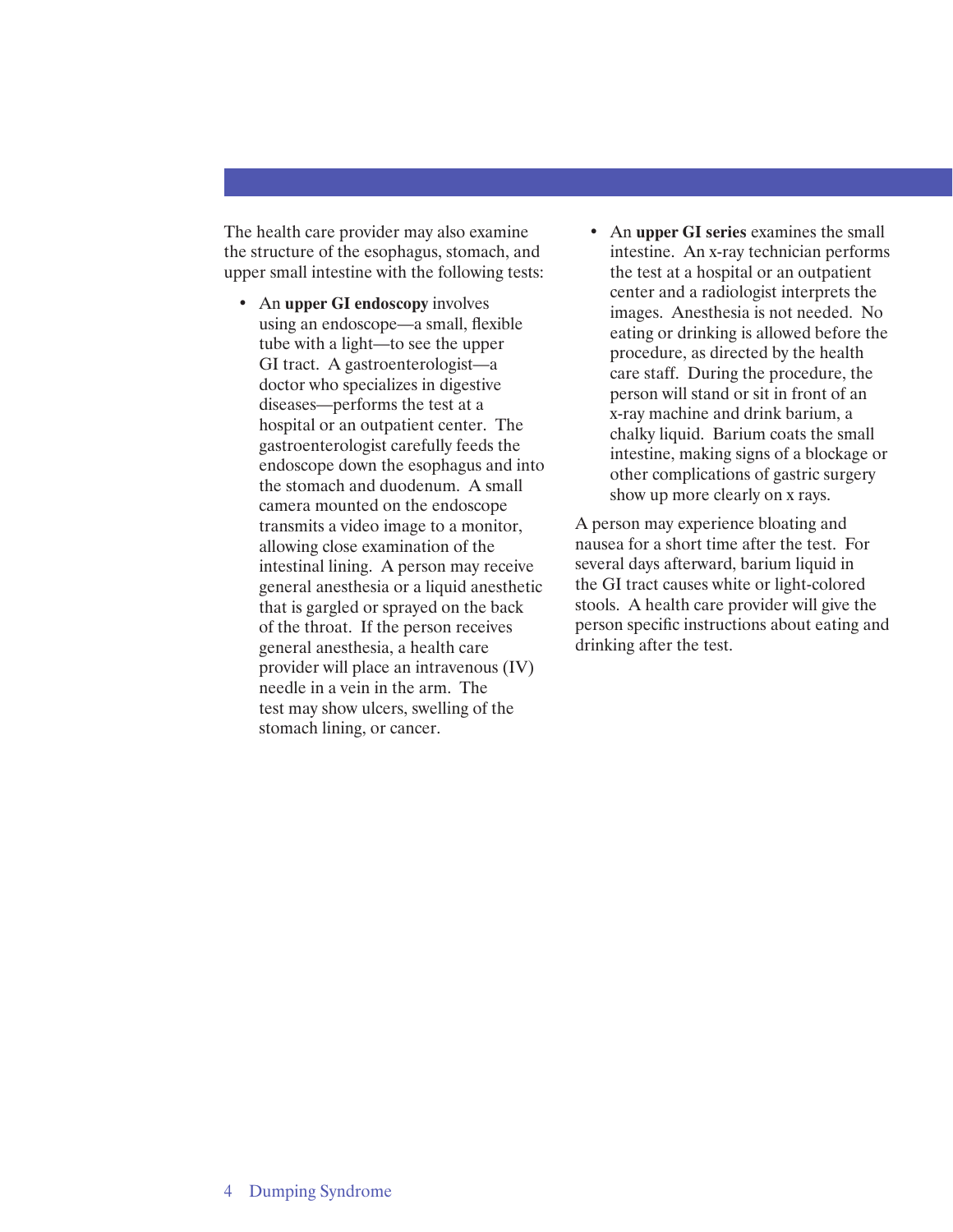# **How is dumping syndrome treated?**

Treatment for dumping syndrome includes changes in eating, diet, and nutrition; medication; and, in some cases, surgery. Many people with dumping syndrome have mild symptoms that improve over time with simple dietary changes.

## **Eating, Diet, and Nutrition**

The first step to minimizing symptoms of dumping syndrome involves changes in eating, diet, and nutrition, and may include

- eating five or six small meals a day instead of three larger meals
- • delaying liquid intake until at least 30 minutes after a meal
- increasing intake of protein, fiber, and complex carbohydrates—found in starchy foods such as oatmeal and rice
- avoiding simple sugars such as table sugar, which can be found in candy, syrup, sodas, and juice beverages
- increasing the thickness of food by adding pectin or guar gum—plant extracts used as thickening agents

Some people find that lying down for 30 minutes after meals also helps reduce symptoms.

## **Medication**

A health care provider may prescribe octreotide acetate (Sandostatin) to treat dumping syndrome symptoms. The medication works by slowing gastric emptying and inhibiting the release of insulin and other GI hormones. Octreotide comes in short- and long-acting formulas. The short-acting formula is injected subcutaneously—under the skin—or intravenously—into a vein—two to four times a day. A health care provider may perform the injections or may train the patient or patient's friend or relative to perform the injections. A health care provider injects the long-acting formula into the buttocks muscles once every 4 weeks. Complications of octreotide treatment include increased or decreased blood glucose levels, pain at the injection site, gallstones, and fatty, foul-smelling stools.

## **Surgery**

A person may need surgery if dumping syndrome is caused by previous gastric surgery or if the condition is not responsive to other treatments. For most people, the type of surgery depends on the type of gastric surgery performed previously. However, surgery to correct dumping syndrome often has unsuccessful results.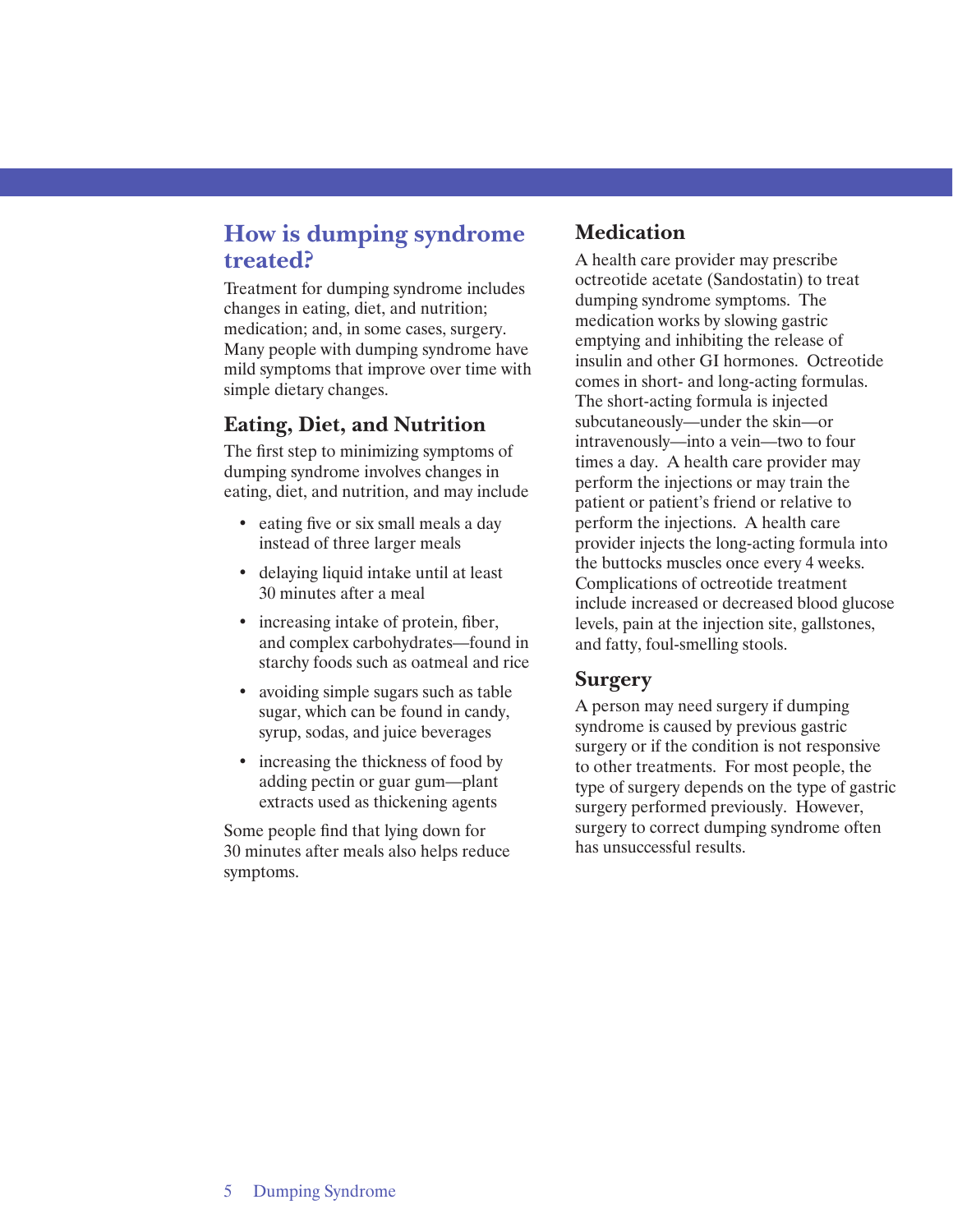## **Points to Remember**

- Dumping syndrome occurs when food, especially sugar, moves too fast from the stomach to the duodenum—the first part of the small intestine—in the upper gastrointestinal (GI) tract.
- Dumping syndrome has two forms, based on when symptoms occur:
	- – early dumping syndrome—occurs 10 to 30 minutes after a meal
	- – late dumping syndrome—occurs 2 to 3 hours after a meal
- People who have had surgery to remove or bypass a significant part of the stomach are more likely to develop dumping syndrome. Other conditions that impair how the stomach stores and empties itself of food, such as nerve damage caused by esophageal surgery, can also cause dumping syndrome.
- Early dumping syndrome symptoms include
	- – nausea
	- – vomiting
- – abdominal pain and cramping
- – diarrhea
- – feeling uncomfortably full or bloated after a meal
- – sweating
- – weakness
- – dizziness
- flushing, or blushing of the face or skin
- – rapid or irregular heartbeat
- The symptoms of late dumping syndrome include
	- – hypoglycemia
	- – sweating
	- – weakness
	- – rapid or irregular heartbeat
	- – flushing
	- – dizziness
- Treatment for dumping syndrome includes changes in eating, diet, and nutrition; medication; and, in some cases, surgery. Many people with dumping syndrome have mild symptoms that improve over time with simple dietary changes.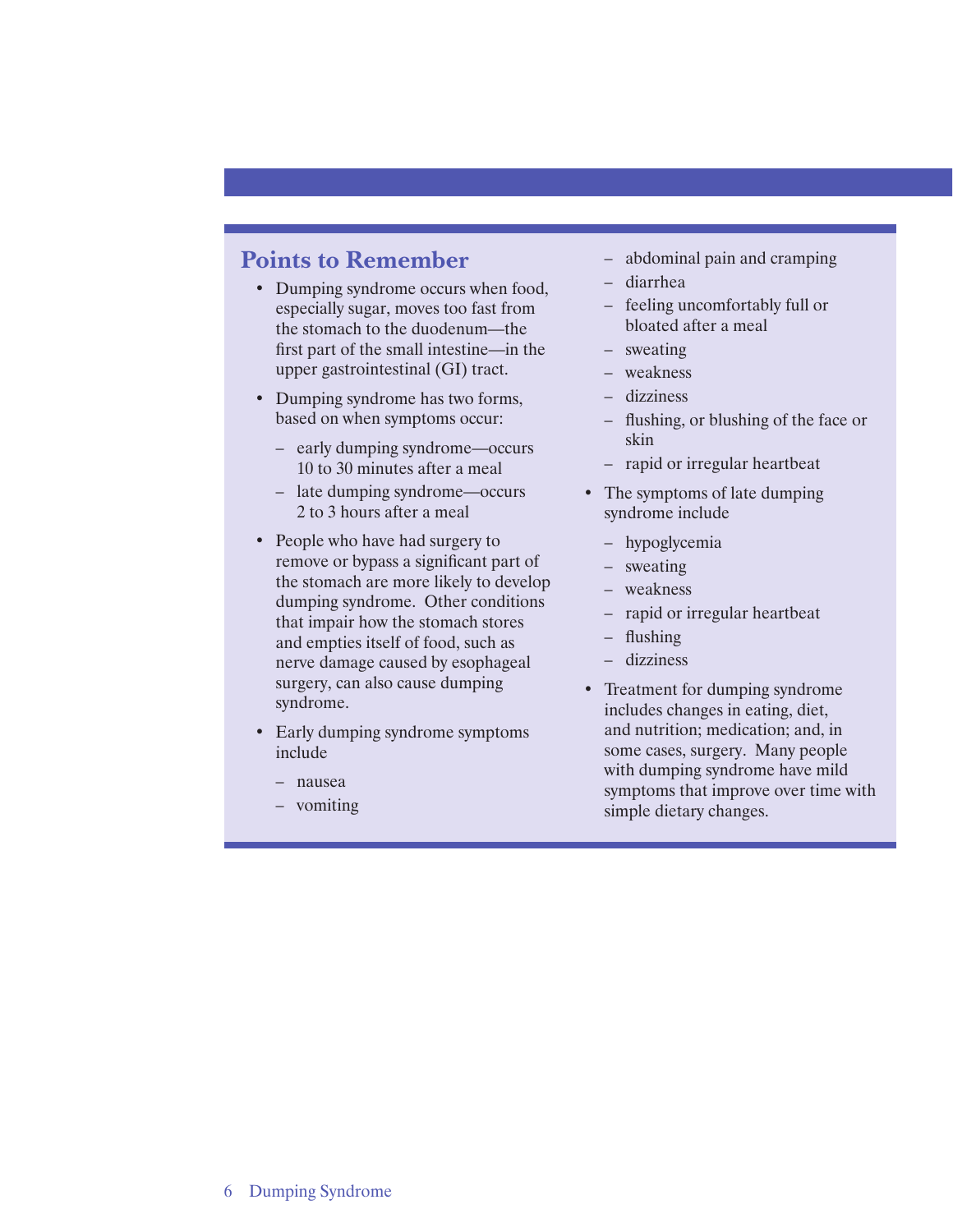# **Hope through Research**

The National Institute of Diabetes and Digestive and Kidney Diseases (NIDDK) conducts and supports basic and clinical research into many digestive disorders, including dumping syndrome.

Clinical trials are research studies involving people. Clinical trials look at safe and effective new ways to prevent, detect, or treat disease. Researchers also use clinical trials to look at other aspects of care, such as improving the quality of life for people with chronic illnesses. To learn more about clinical trials, why they matter, and how to participate, visit the NIH Clinical Research Trials and You website at *www.nih.gov/health/ clinicaltrials.* For information about current studies, visit *www.ClinicalTrials.gov.* 

# **For More Information**

### **American College of Gastroenterology**

6400 Goldsboro Road, Suite 200 Bethesda, MD 20817 Phone: 301–263–9000 Fax: 301–263–9025 Email: info@acg.gi.org Internet: www.gi.org

### **American Gastroenterological Association**

4930 Del Ray Avenue Bethesda, MD 20814 Phone: 301–654–2055 Fax: 301–654–5920 Email: member@gastro.org Internet: www.gastro.org

#### **American Neurogastroenterology and Motility Society**

45685 Harmony Lane Belleville, MI 48111 Phone: 734–699–1130 Fax: 734–699–1136 Email: admin@motilitysociety.org Internet: www.motilitysociety.org

#### **Association of Gastrointestinal Motility Disorders, Inc.**

12 Roberts Drive Bedford, MA 01730 Phone: 781–275–1300 Fax: 781–275–1304 Email: digestive.motility@gmail.com Internet: www.agmd-gimotility.org

#### **International Foundation for Functional Gastrointestinal Disorders**

700 West Virginia Street, Suite 201 Milwaukee, WI 53204 Phone: 1–888–964–2001 or 414–964–1799 Fax: 414–964–7176 Email: iffgd@iffgd.org Internet: www.iffgd.org

# **Acknowledgments**

Publications produced by the Clearinghouse are carefully reviewed by both NIDDK scientists and outside experts. This publication was reviewed by Thomas Ziegler, M.D., Emory University Hospital.

You may also find additional information about this topic by visiting MedlinePlus at *www.medlineplus.gov.* 

This publication may contain information about medications and, when taken as prescribed, the conditions they treat. When prepared, this publication included the most current information available. For updates or for questions about any medications, contact the U.S. Food and Drug Administration toll-free at 1–888–INFO–FDA (1–888–463–6332) or visit *www.fda.gov.* Consult your health care provider for more information.

necessary in the context of the information provided. The U.S. Government does not endorse or favor any specific commercial product or company. Trade, proprietary, or company names appearing in this document are used only because they are considered If a product is not mentioned, the omission does not mean or imply that the product is unsatisfactory.